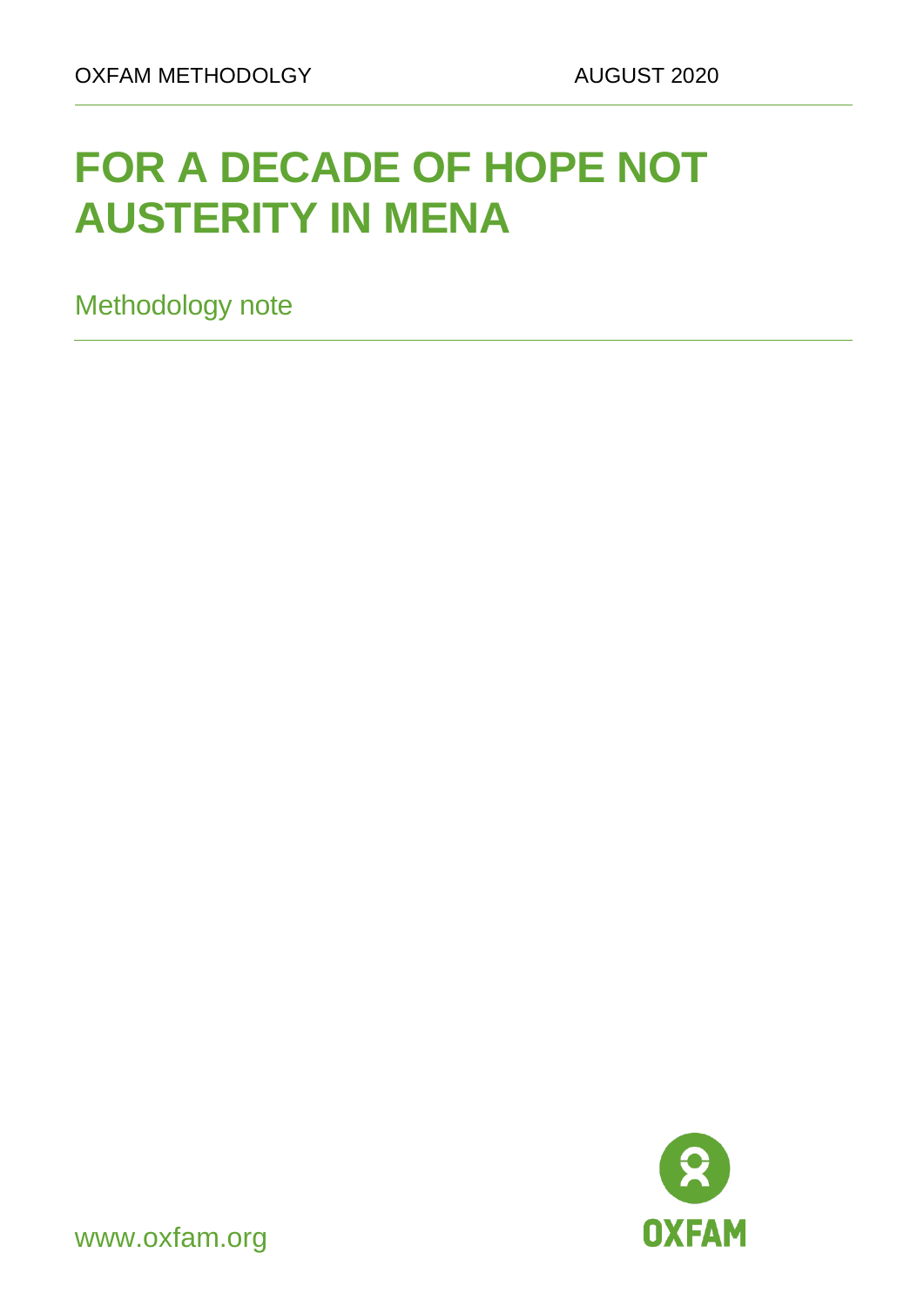## INTRODUCTION

This methodology note accompanies the 2020 Oxfam report *[For a Decade of Hope not Austerity in MENA.](https://hdl.handle.net/10546/621041)* It documents and describes the in-house estimations carried out for the report in the following areas:

- potential revenue for a net-wealth tax on individuals with net wealth of US\$20m and above in Egypt, Jordan, Lebanon and Morocco from 2010 to 2019;
- increase in wealth of MENA billionaires featured in Forbes.

For each of these areas, we document sources and methods of estimation.

#### **Icons used**



Most of the information Oxfam uses in the calculations are open data. We point to the sources where data can be accessed and downloaded.



Important reminders and caveats.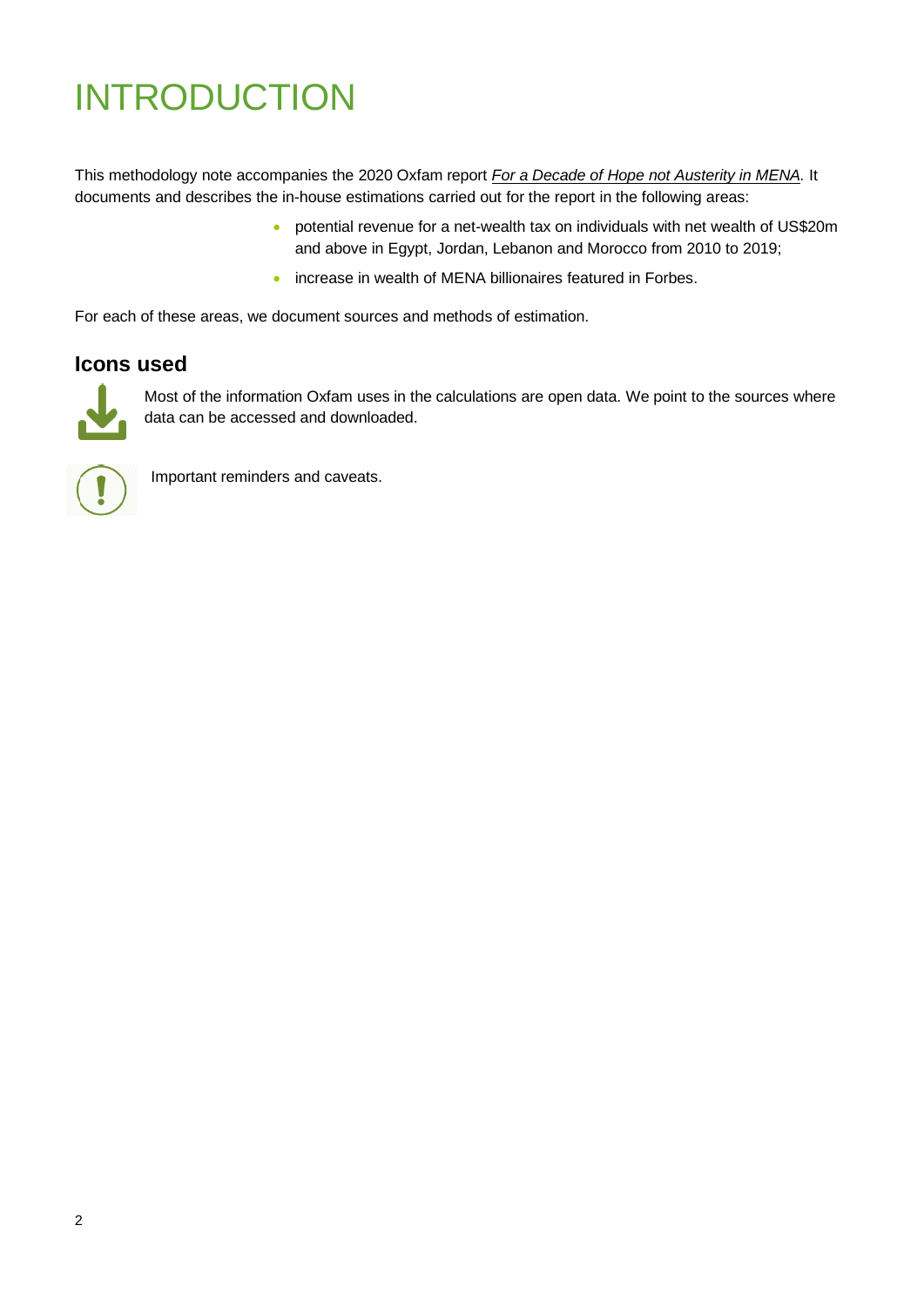# WEALTH AND INEQUALITY TRENDS

## 1.1 BILLIONAIRES AND EXTREME WEALTH

### **Data source**

*Forbes* publishes a ranked list of billionaires' net worth, both annually and daily, on their Real Time Ranking of billionaires. For the present analysis, Oxfam used the annual list published 18 March 2020. At that time, there were 21 billionaires in the list, individuals and families, from Algeria, Jordan, Kuwait, Lebanon, Morocco, Oman, Qatar and UAE. The total wealth held by those 21 billionaires at 18 March 2020 was \$47.3bn.

Oxfam then compared this figure with Forbes' daily data at 16 August. In the intervening 21 weeks, the billionaires increased their wealth by \$9.8bn.

It is to be noted that global financial markets crashed in March 2020, anticipating bad economic forecasts in response to the COVID-19 crisis. Those billionaires have managed to recover substantially while many other citizens are still suffering from the consequences of the pandemic.

Oxfam compared only billionaire wealth that appears in both the 18 March and 16 August lists. During this period, one new billionaire has been incorporated into the list, from Morocco, with a net wealth of \$1.2bn.

Billionaires' wealth data is presented in billions of dollars for the day the information is captured.



*Forbes annual 2020 billionaires list* <https://www.forbes.com/billionaires/>



<https://www.forbes.com/real-time-billionaires/#68175be83d78>

### **Data source**

Oxfam analysis of Wealth-X data for four countries (Jordan, Lebanon, Morocco and Egypt) has found a total population of 6,168 individuals in 2010 with a net wealth above \$5m and a combined net worth of \$195.5bn, while by end of 2019 that had grown to 7,665 individuals with a combined net wealth of \$221.5bn: an increase of 13.27%.

Wealth data are presented in nominal terms. For the period 2010–19, the data refer to the value of wealth through January to last day of the calendar year in December. Oxfam has adjusted the figures to convert the value of wealth from nominal to real terms using US CPI (Consumer Price Index).

Wealth-X's proprietary Wealth and Investable Assets model produces statistically significant estimates for total private wealth, and estimates population by wealth segment for the world and for the top 76 economies, which account for 98% of world GDP. They use a two-step process. First, to estimate total private wealth, they use econometric techniques that incorporate a large number of national variables such as stock market values, GDP, tax rates, income levels, and savings from sources such as the World Bank, IMF, OECD and national statistics authorities. Secondly, they estimate wealth distribution and distribute wealth across each country's population.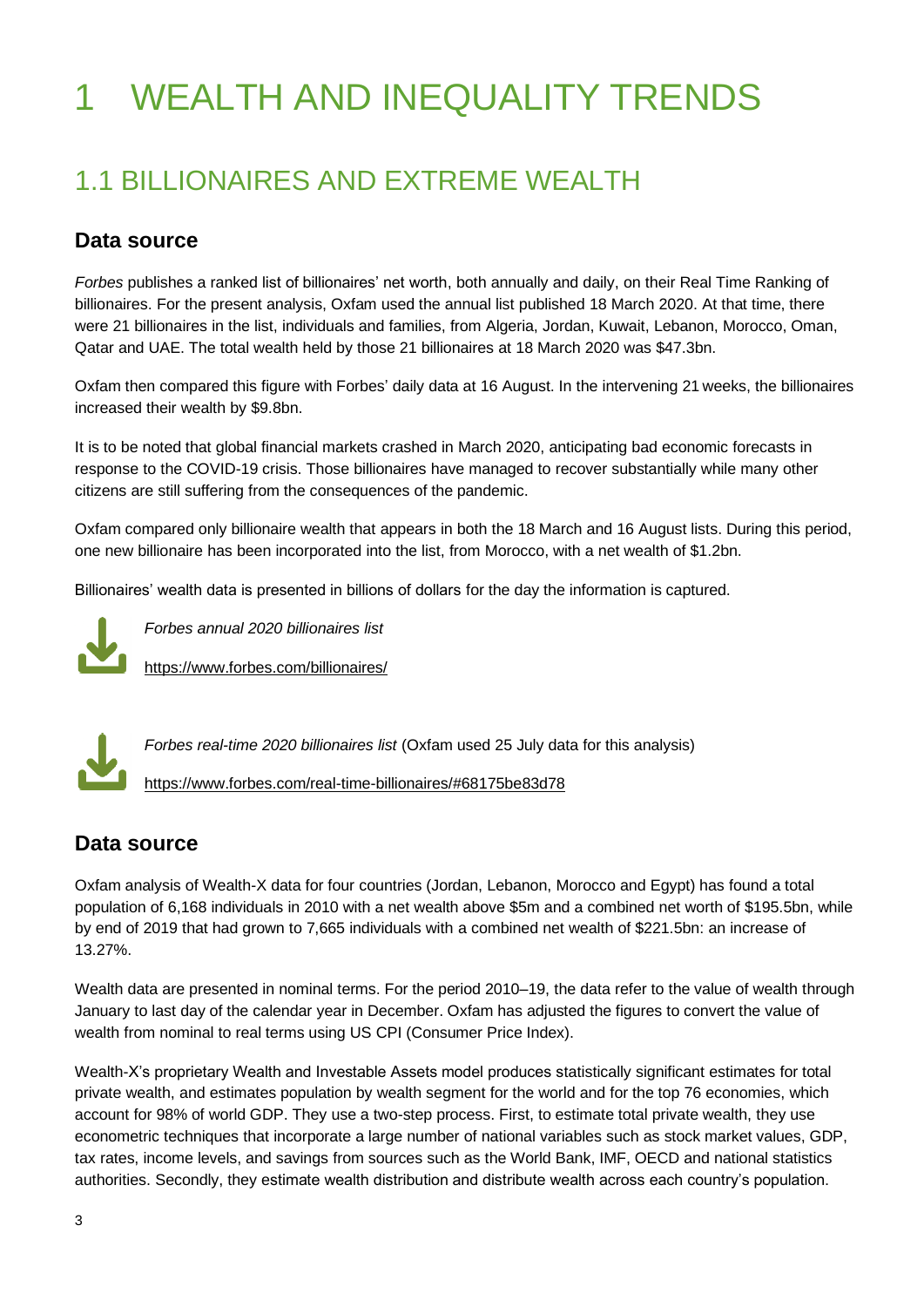For this paper, Wealth-X has provided Oxfam with wealth data concentration for Jordan, Lebanon, Morocco and Egypt, with the number of individuals with wealth over \$5m and the total wealth held by those individuals with \$5m+ in net worth. This information is only available to Oxfam for the years from 2010 to 2019. The figures represent January through December, through to the last day of the calendar year.



*Wealth-X, Ultra Wealthy Population Analysis: The World Ultra Wealth Report 2019.*

<https://www.wealthx.com/report/world-ultra-wealth-report-2019/#downloadform>



- US Bureau of Labor Statistics, Consumer Price Index
	- Series title: All items in US city average, all urban consumers, not seasonally adjusted
- Seasonality: Not seasonally adjusted
- Survey name: CPI-All Urban Consumers (Current Series)
- Measure data type: US city average
- 1982–84=100 All items, by month

https://www.bls.gov/cpi/tables/supplemental-files/historical-cpi-u-201909.pdf

## 1.2 NET WEALTH TAX

#### **Data sources**

Using Weath-X data for the years from 2010 to 2019, adjusted in real terms (see above), Oxfam estimated the potential revenue collection:

- How much a net wealth data of 2% could have provided if applied every year since 2010.
- A projection of solidarity coronavirus net wealth data of 5% for 2020. As data is not yet available, we are using the 2019 value of net wealth adjusted to GDP drop to estimate the potential revenue collection.
- We use IMF economic projections as per 13 July 2020.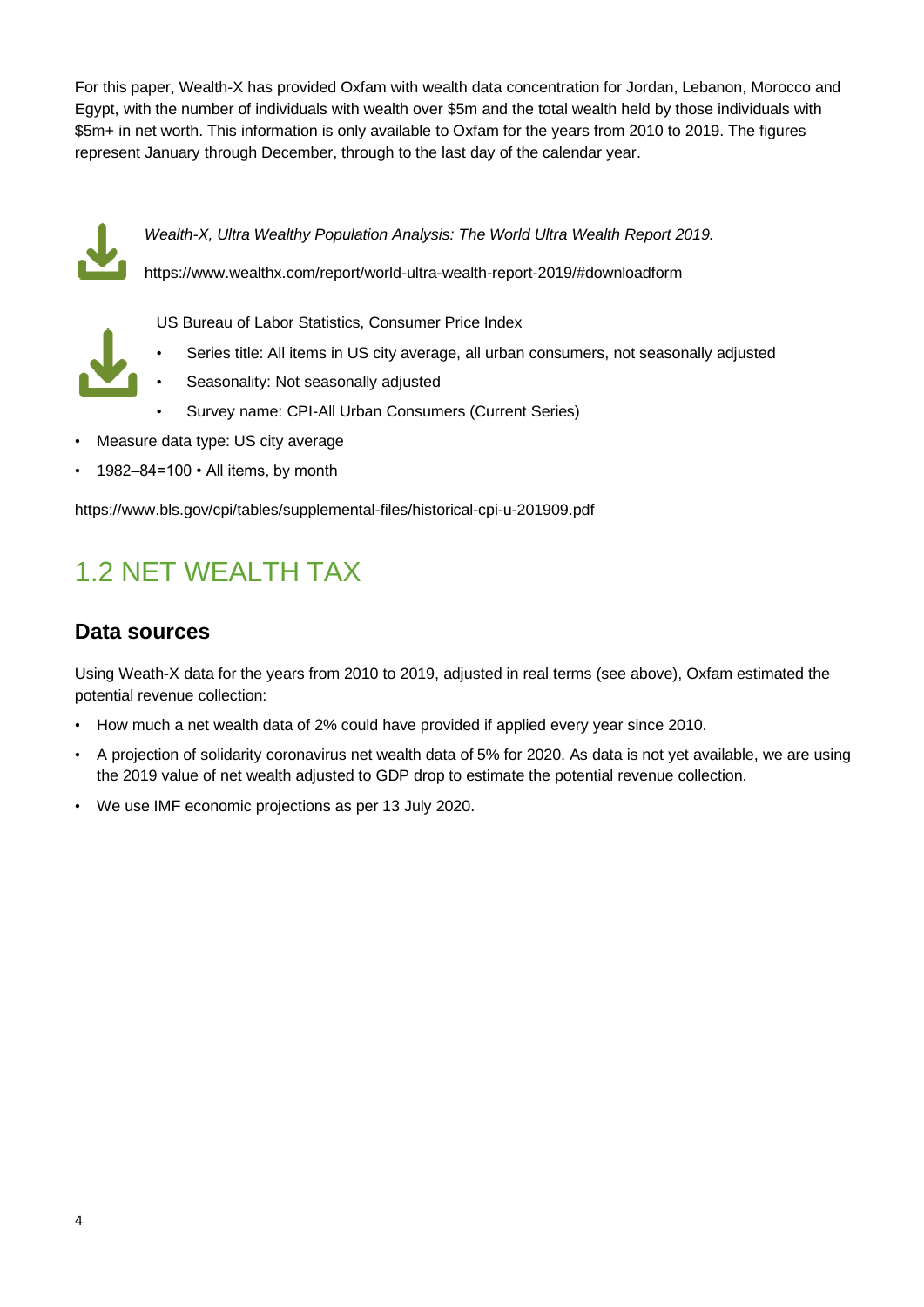#### MENAP Region: Selected Economic Indicators, 2000-21

|                                                              | Average     |        |        | Projections |         |        |
|--------------------------------------------------------------|-------------|--------|--------|-------------|---------|--------|
|                                                              | $2000 - 16$ | 2017   | 2018   | 2019        | 2020    | 2021   |
| <b>MENAP1</b>                                                |             |        |        |             |         |        |
| Real GDP (annual growth)                                     | 4.6         | 2.1    | 1.5    | 0.5         | $-5.1$  | 3.1    |
| of which non-oil growth                                      | 5.5         | 2.9    | 2.2    | 22          | $-4.7$  | 2.9    |
| <b>Current Account Balance</b>                               | 7.4         | $-0.5$ | 3.2    | 1.0         | $-5.4$  | $-4.5$ |
| <b>Overall Fiscal Balance</b>                                | 22          | $-5.7$ | $-2.7$ | $-4.0$      | $-10.6$ | $-8.7$ |
| Inflation (year average; percent)                            | 7.0         | 7.0    | 9.3    | 7.9         | 8.3     | 8.9    |
| <b>MENAP oil exporters</b>                                   |             |        |        |             |         |        |
| Real GDP (annual growth)                                     | 4.8         | 1.2    | 0.1    | $-0.8$      | $-7.3$  | 3.9    |
| of which non-oil growth                                      | 6.0         | 2.2    | 1.1    | 1.8         | $-6.8$  | 3.5    |
| <b>Current Account Balance</b>                               | 10.7        | 1.8    | 6.6    | 3.2         | $-5.4$  | $-4.4$ |
| <b>Overall Fiscal Balance</b>                                | 4.7         | $-5.3$ | $-1.2$ | $-2.9$      | $-11.4$ | $-9.1$ |
| Inflation (year average; percent)                            | 6.9         | 3.6    | 8.7    | 7.6         | 7.2     | 8.3    |
| <b>MENAP oil exporters excl. conflict countries and Iran</b> |             |        |        |             |         |        |
| Real GDP (annual growth)                                     | 5.3         | $-0.5$ | 1.6    | 1.1         | $-7.4$  | 2.6    |
| of which non-oil growth                                      | 6.8         | 1.5    | 20     | 26          | $-7.1$  | 3.4    |
| <b>Current Account Balance</b>                               | 12.6        | 1.3    | 6.9    | 3.9         | $-7.0$  | $-5.8$ |
| <b>Overall Fiscal Balance</b>                                | 5.9         | $-5.5$ | $-1.0$ | $-2.4$      | $-12.0$ | $-9.6$ |
| Inflation (year average; percent)                            | 3.6         | 09     | 2.1    | $-0.8$      | 1.5     | 2.9    |
| <b>Of which: Gulf Cooperation Council (GCC)</b>              |             |        |        |             |         |        |
| Real GDP (annual growth)                                     | 4.6         | $-0.4$ | 20     | 0.5         | $-7.1$  | 2.1    |
| of which non-oil growth                                      | 6.4         | 1.9    | 20     | 24          | $-7.6$  | 3.0    |
| <b>Current Account Balance</b>                               | 14.2        | 28     | 8.6    | 56          | $-3.9$  | $-2.9$ |
| <b>Overall Fiscal Balance</b>                                | 7.4         | $-5.7$ | $-1.6$ | $-2.1$      | $-10.5$ | $-8.0$ |
| Inflation (year average; percent)                            | 2.9         | 0.3    | 2.1    | $-1.4$      | 1.3     | 3.2    |
| <b>MENAP oil importers</b>                                   |             |        |        |             |         |        |
| Real GDP (annual growth)                                     | 4.2         | 4.0    | 4.3    | 3.0         | $-1.1$  | 1.8    |
| <b>Current Account Balance</b>                               | $-2.4$      | $-6.7$ | $-6.4$ | $-5.5$      | $-5.2$  | $-4.6$ |
| <b>Overall Fiscal Balance</b>                                | $-5.8$      | $-6.7$ | $-6.9$ | $-7.3$      | $-8.7$  | $-7.8$ |
| Inflation (year average; percent)                            | 7.7         | 14.4   | 10.3   | 8.5         | 10.2    | 9.8    |
| MENA <sup>1</sup>                                            |             |        |        |             |         |        |
| Real GDP (annual growth)                                     | 4.6         | 1.7    | 1.0    | 0.3         | $-5.7$  | 3.4    |
| of which non-oil growth                                      | 5.6         | 2.6    | 1.7    | 2.3         | $-5.3$  | 3.2    |
| <b>Current Account Balance</b>                               | 8.0         | $-0.2$ | 4.1    | 1.4         | $-5.8$  | $-4.8$ |
| <b>Overall Fiscal Balance</b>                                | 2.7         | $-5.7$ | $-2.3$ | $-3.6$      | $-10.8$ | $-8.9$ |
| Inflation (year average; percent)                            | 7.0         | 7.4    | 10.1   | 8.1         | 8.0     | 9.1    |
| <b>Arab World</b>                                            |             |        |        |             |         |        |
| Real GDP (annual growth)                                     | 4.8         | 1.2    | 24     | 1.9         | $-5.7$  | 3.5    |
| of which non-oil growth                                      | 6.0         | 2.1    | 2.5    | 3.0         | $-5.2$  | 3.0    |
| <b>Current Account Balance</b>                               | 89          | $-0.9$ | 3.8    | 1.4         | $-6.9$  | $-5.9$ |
| <b>Overall Fiscal Balance</b>                                | 3.1         | $-6.4$ | $-24$  | $-3.2$      | $-11.1$ | $-9.4$ |
| Inflation (year average; percent)                            | 4.8         | 6.9    | 5.8    | 2.4         | 4.5     | 5.8    |
|                                                              |             |        |        |             |         |        |

(Percent of GDP, unless otherwise indicated)

aures: N

source. reason assembly an eer sen cacasses an popcase.<br>"2011-21 data exhale System Andi Republic.<br>Notes: Data refer to the fiscal year for the following countries: Afghanistan (March 21/March 20) until 2011, and December (Adv/Ame)

(AdyAme)<br>MENP of exporters: Algeria, Bahrain, Iran, Iran, Kawait, Libya, Oman, Saudi Andria, the United Andr Emindes, and Yemen.<br>GOC countries: Bahrain, Kuwait, Oman, Cadar, Saudi Andeia, Andre Andre Eminutes.<br>MENP of impo

IMF Regional Economic Outlook Update: Middle East and Central Asia (July 2020)



[https://www.imf.org/en/Publications/REO/MECA/Issues/2020/07/13/regional-economic-outlook](https://www.imf.org/en/Publications/REO/MECA/Issues/2020/07/13/regional-economic-outlook-update-menap-cca)[update-menap-cca](https://www.imf.org/en/Publications/REO/MECA/Issues/2020/07/13/regional-economic-outlook-update-menap-cca)